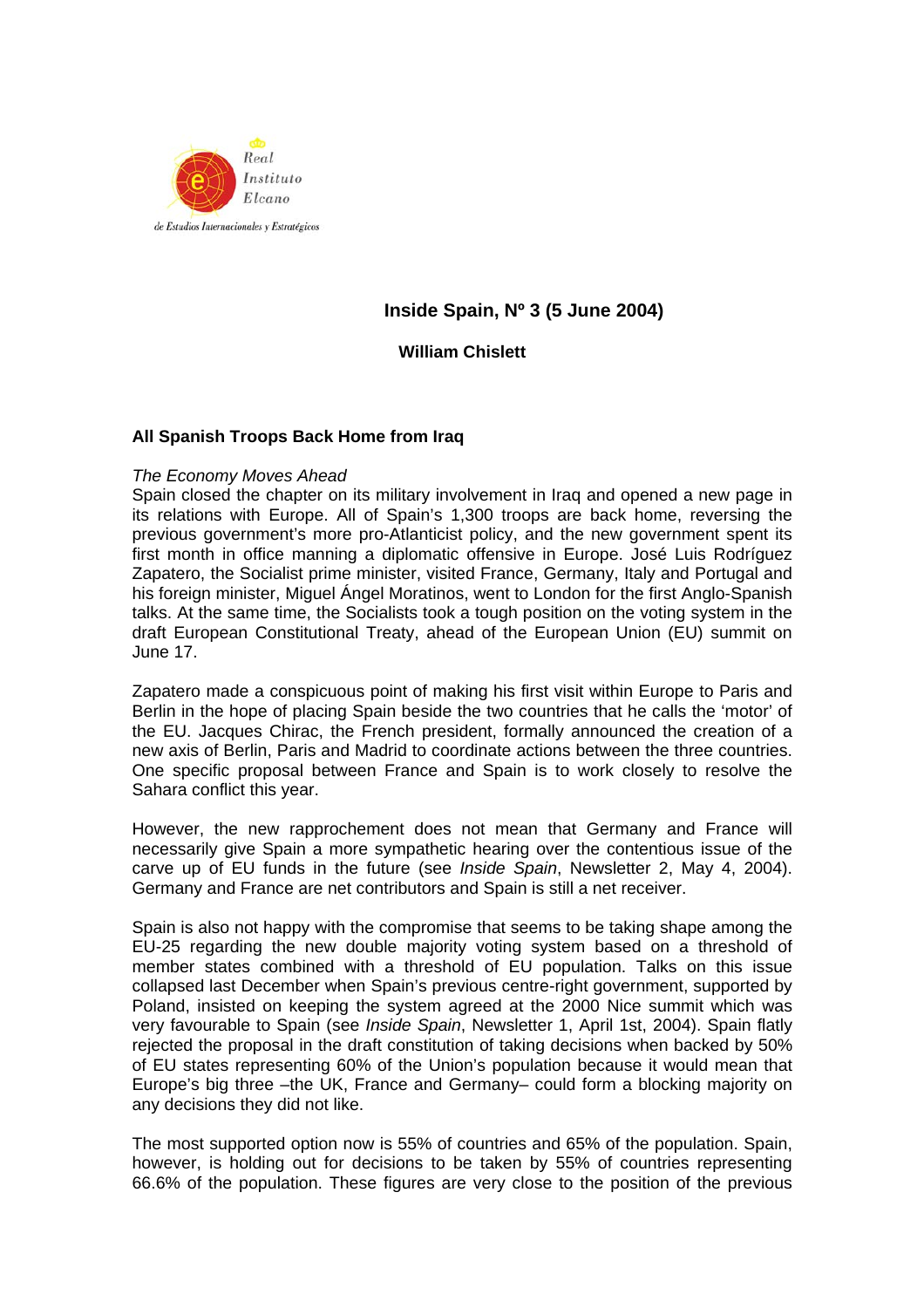government, although it never specified them. The extra 1.6 percentage points, in the Socialists' view, are very important because it would then be much easier for Spain, as a medium-sized country, to block a decision it did not want. The EU summit will be a defining moment for the new government's self-proclaimed desire for greater cooperation with Europe.

Spain will not take any decision until it sees the whole institutional package –the number of commissioners, the minimum number of seats in the European Parliament and the new voting system–. The Socialists are also pushing for Javier Solana, a former Socialist foreign minister in Spain and currently the 'high representative' for EU common foreign and security policy, to be the EU's first foreign minister. Solana also enjoys the support of London and Berlin.

The Socialists are also not insisting on including an explicit reference to Christianity in the new constitution, as the previous government did. 'Spain is a Catholic country, but in the European constitution our government is rather secular, and in this sense we want to respect the text as it currently stands' said Moratinos. This approach is consistent with the Socialists' decision to reverse the previous government's plan for Roman Catholic religion classes in state schools.

Zapatero will meet Tony Blair in the UK in June. Unlike the US administration, London, although Washington's main ally in the war with Iraq, did not take umbrage, at least publicly, when Spain decided to pull out its troops as quickly as possible. It took the view that Spain's decision was to be expected as it was a key part of the Socialists' electoral campaign and they had won a democratic election. The UK's approach smoothed the way for the first Anglo-Spanish talks. They were cordial, but Jack Straw, the UK Foreign Secretary, expressed his anger to Moratinos, his counterpart, at Spain's refusal to allow cruise ships that visited Gibraltar to subsequently dock in Spanish ports.

The row over the cruise ships began in late April when Madrid ordered several port authorities to ban non-EU registered cruise ships that had berthed at the colony. The ports invoked an EU freight regulation decreeing than non-EU vessels can stop at only one EU port. Spain insisted it had the right, while the UK said the regulation only applies to freight shipping. Whatever the rights and wrongs of the dispute the ban, last implemented in 2000, sent a negative signal to both the Rock (where cruise shipping is one of the pillars of its tiny economy) and to London, and only served to deepen Gibraltarians' mistrust of Spain.

The UK Foreign Office regarded the move as a 'strange way' to kick-start a serious discussion on the Rock, which broke down last year after Britain had tried to foist on an unwilling Gibraltar an eventual joint sovereignty deal between Britain and Spain that would happen at some future date. The idea was so massively rejected by Gibraltarians in a referendum that it was dropped. Straw reiterated to Moratinos the longstanding UK position that there could be no change in the status of Gibraltar without the consent of its people in a referendum. London is caught between a rock and a hard place.

Lastly, Zapatero mended fences with two other US allies in the war with Iraq, Portugal and Italy. Silvio Berlusconi even apologized for the way some members of his government had criticized Zapatero's snap decision to withdraw Spanish troops. Zapatero offered to hold the signing ceremony for Europe's new constitution in Rome as opposed to Madrid, something proposed by the European parliament in honour of the victims of the train bombings in the Spanish capital. *Il Cavaliere* was delighted with the offer.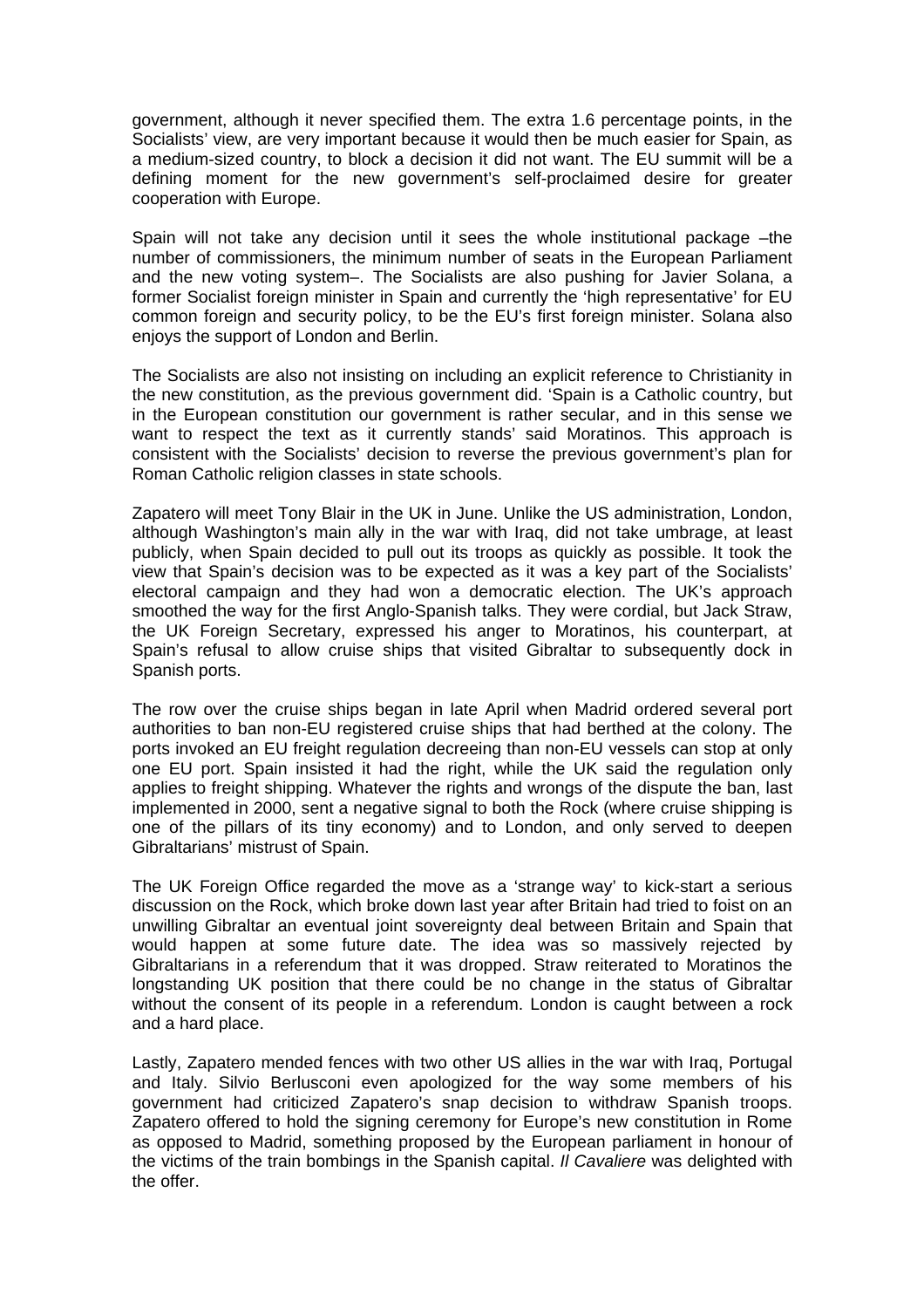### *Reforming the Senate*

On the domestic political front, Zapatero kicked off the debate on reforming the Senate and converting it into a body representing Spain's 17 autonomous regions. He told the Senate, whose role in political life is marginal, that the only limits on the reforms were that they respected the basic framework of the constitution and were amply backed. The system of financing for the regions will also be reviewed. The Socialists, however, are as adamantly opposed as the previous PP government to the Basque government's plan for a referendum on an associated status with the Spanish state which, it is feared, would open the door to outright independence. They are hoping the Basque Nationalist Party (PNV), which governs the Basque country, will drop its plan but this is most unlikely to happen. The central and Basque governments are thus again on a collision course.

The government is also taking an equally hard line towards the political sympathisers of the Basque terrorist organization Eta. The director of public prosecutions challenged the legality of the Herritaren Zerrenda (HZ) party which has presented candidates for the June 13 European elections. Candido Conde-Pumpido said HZ was the same as the banned Herri Batasuna, the pro-independence party accused of being the political front of Eta, under a different name. HZ was barred from presenting candidates.

The government does not plan to announce any major economic or labour reform measures until after the European elections. The Socialists view these elections as a chance to show that their surprise victory in the March 14 general election was not just because of their anti-Iraq war stance and the sharp rise in voter turnout (in their favour) as a result of the Madrid terrorist blasts.

#### *Royal Wedding*

Crown Prince Felipe (36), heir to the Spanish throne, married Letizia Ortiz Rocasolano (31), a divorced commoner and former TV news reader, sealing the continuity of the line of succession. The prince is the last of the three children of King Juan Carlos and Queen Sofia to marry. The Socialists have announced that the constitution will be amended to remove the preference of male over female in the succession to the throne.

Spain's monarchy was reinstated in 1975 on the death of General Franco, following more than 40 years of republic and dictatorship (although a nominal kingdom from 1947). The monarchy has so far proved to be a popular institution, largely because of the huge respect that Juan Carlos commands for overseeing the very successful transition to democracy.

The wedding, attended by more than 30 heads of state and several monarchs and watched by more than 25 million people on Spanish television, provided an opportunity for Madrid to cast off the gloom following the terrorist attacks and recover a fiesta mood.

#### *The Economy Moves Ahead*

Spain's economy has hardly suffered from the terrorist attacks. It is forecast to grow 2.9% this year and 3.3% in 2005, according to the latest OECD Economic Outlook report. For the tenth straight year growth will be higher than the EU-15 average. As a result of this positive growth differential, Spain's per capita income has steadily advanced towards the EU-15 average (currently 86%).

The OECD advised the government to continue to run a general government budget surplus. This may be difficult to combine with fulfilling promises to increase spending in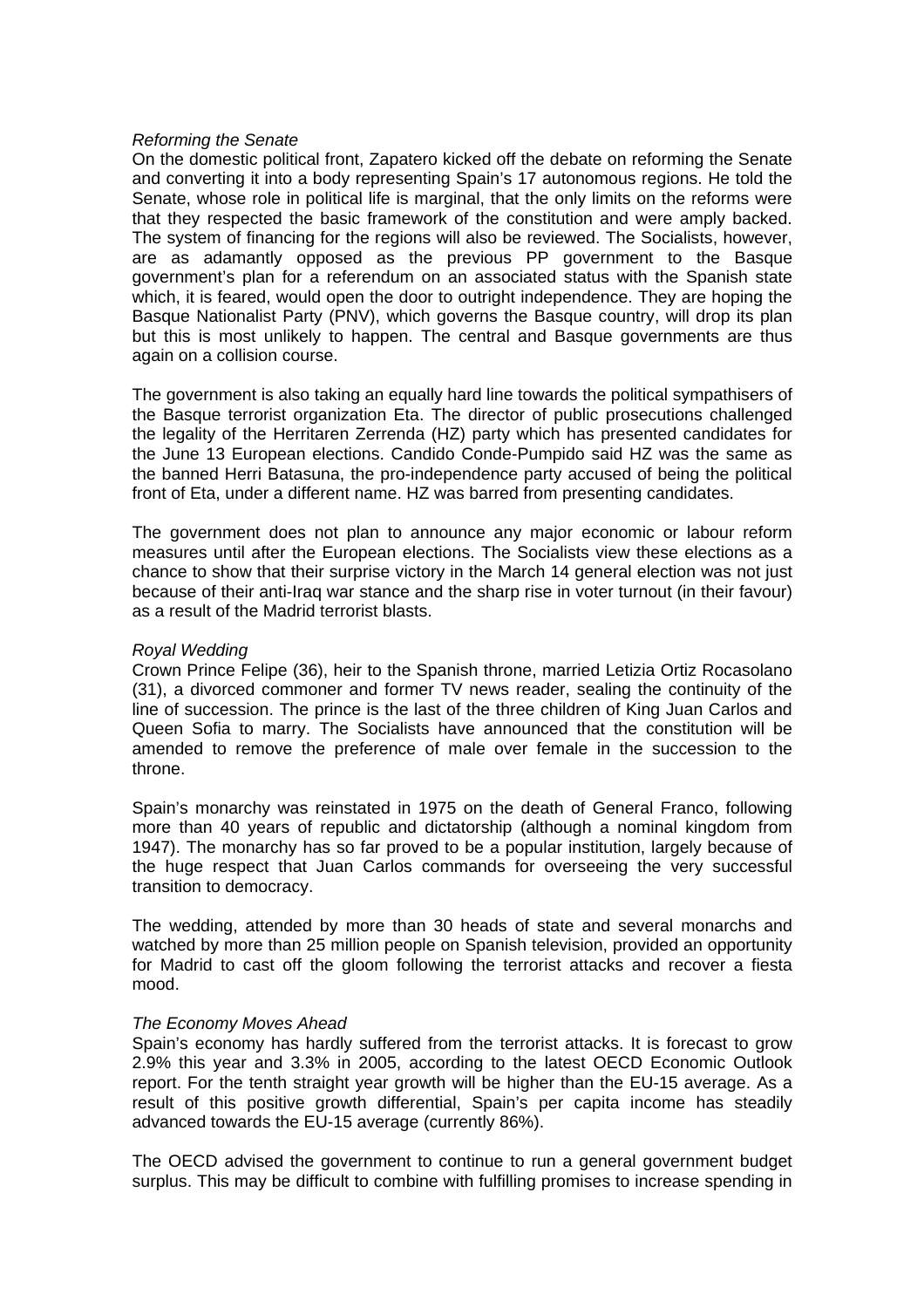various areas including education, R&D, the police, prisons (Spain now has the EU-15's second-largest prison population per 100,000 inhabitants) and giving every mother with children under the age of three €100 a month. At the moment only working mothers receive this subsidy via an allowance in their tax declaration. The minimum interprofessional wage will be increased by 6.6% as of July. This rise of more than twice the inflation rate will restore the purchasing power lost during the previous government. The wage, however, is still much lower than in other EU countries (see Figure 1). The Socialists are also promising to spend more on development assistance for poor countries and not to tie it, directly or indirectly, to commercial interests. The figures for 2003 were recently released and show that Spain is among the least generous of OECD donors (see Figure 2).

|                                                               | <b>Euros</b> |
|---------------------------------------------------------------|--------------|
| <b>Belgium</b>                                                | 1,163        |
| France                                                        | 1,154        |
| Greece                                                        | 605          |
| Ireland                                                       | 1,073        |
| Luxembourg                                                    | 1,369        |
| Portugal                                                      | 416          |
| Spain                                                         | 572*         |
| United Kingdom                                                | 1,105        |
| (*) Based on 14 payments over 12 months.<br>Source: Eurostat. |              |

#### **Figure 2. Net official development assistance, 2003**

|                    | % of GDP |
|--------------------|----------|
| Belgium            | 0.61     |
| Denmark            | 0.84     |
| Finland            | 0.34     |
| France             | 0.41     |
| Germany            | 0.28     |
| Greece             | 0.21     |
| Ireland            | 0.41     |
| Italy              | 0.16     |
| Luxembourg         | 0.80     |
| <b>Netherlands</b> | 0.81     |
| Portugal           | 0.21     |
| <b>Spain</b>       | 0.25     |
| Sweden             | 0.70     |
| United Kingdom     | 0.34     |
| Source: OECD.      |          |

Pedro Solbes, the economy supremo, will broadly follow the macroeconomic policy of the previous government but the budget will be balanced over the life of an economic cycle rather than every year regardless of the state of the economy. Solbes said he would reform the fiscal stability law which came into effect in 2003 and commits the government to a balanced general government budget every year. The PP government achieved a small overall budget surplus of 0.3% of GDP in 2003 (thanks to the buoyant Social Security accounts), although the new team says it has discovered a 'hidden deficit' for last year and this year which has caused it to revise upward its figure for the central government deficit.

Solbes has a difficult task of maintaining fiscal discipline and meeting the Socialists' spending pledges. A decade ago he acted as a 'fireman' economy minister for the Socialists when he inherited an economy burned by three devaluations and a very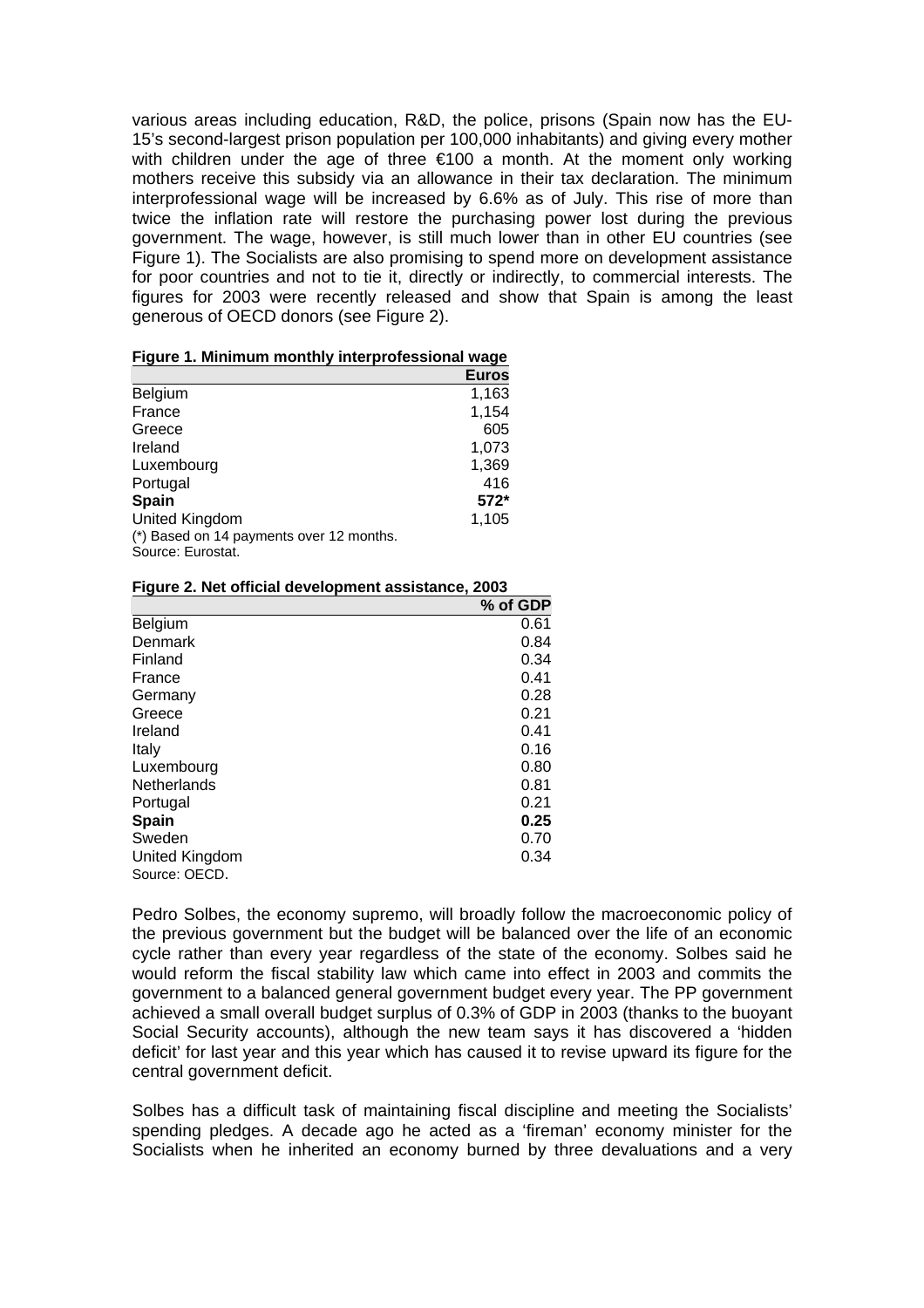large budget deficit. That experience, it is hoped, should keep him on the straight and narrow.

It is becoming clear that the only way the government is going to achieve any significant increase in revenue in order to finance its spending is by getting to grips more strongly than the previous government did with tax evasion. The 2003 personal income tax reform, which reduces tax rates, will have some effect on receipts this year, and in the not too distant future Spain will feel the impact of reduced EU funds as a result of the Union's enlargement. The Fiscal Studies Institute puts tax evasion around €60bn a year, or about 10% of GDP. Tax returns for 2001, the latest available figures, show that fewer than 100,000 people declared gross incomes of more than €96,000.

The PP government, despite all its rhetoric, took a fairly benevolent approach towards tax evasion and did not make reducing it a priority objective. The emphasis in the Tax Agency was very much on checking tax returns rather than sending tax inspectors out to investigate areas of tax fraud and evasion. Miguel Ángel Fernández Ordóñez, the Secretary of State for Finance and an experienced hand (he held various senior positions in previous Socialist governments), called for more 'police work' and 'espionage' in the fight against tax fraud and evasion.

On the expenditure side, there are two areas where improvements could be made. One is RTVE, the state-run television, which has run up a debt of more than €6,600 million (largely during the eight years of the PP government), and the other is RENFE, the state railway company, with an even higher debt. Fernández-Ordóñez raised a predictable storm of protests from RTVE's employees when he floated the idea of privatizing one of RTVE's two channels. Other governments have also raised the ideas of privatizing RTVE but all of them have shied away from biting the bullet. This government, however, does seem to be more determined to make RTVE politically independent and less of a mouthpiece for the ruling party. To be fair to RTVE, however, its news coverage has not sunk to the partisan level of Italy's RAI. The government has commissioned a report from a team of experts on how to reform RTVE.

As well as these hot political potatoes, the government has also inherited a tense situation at the Izar state steel group. The European Commission, following a 4-year investigation, ordered Izar to return €308 million of aid 'illegally' granted by the previous government in 1999 and 2000. The final figure could be much higher. This could be the death of the ailing group which provides around 20,000 jobs directly and indirectly. Its order book is very low.

The Spanish authorities were not happy with the OECD's suggestion that there could be a 'sudden and sharp fall in the medium term' in house prices. There has been a lot of speculation recently about the risk of Spain's property bubble bursting. The average price per square metre rose from €674 in 1996 to €1,511 in 2003, roughly six times faster than the increase in wages, and they continue to climb. A property price crash would hit heavily indebted families hard as they might end up owing more to the banks than their homes are worth (the 'negative equity' phenomenon as it is called affected the UK in the early 1990s). Spain's gross household indebtedness reached a new record in 2003 of €507,585 million (double that of 1998), 82% of which is mortgages. Furthermore, interest rates (which are currently negative in real terms after taking inflation into account) are set to rise at some point this year in the euro zone which would increase the cost of repaying mortgages. The government has established a housing ministry, for the first time since the 1939-75 Franco regime, in an attempt to build a stock of homes at 'reasonable' prices.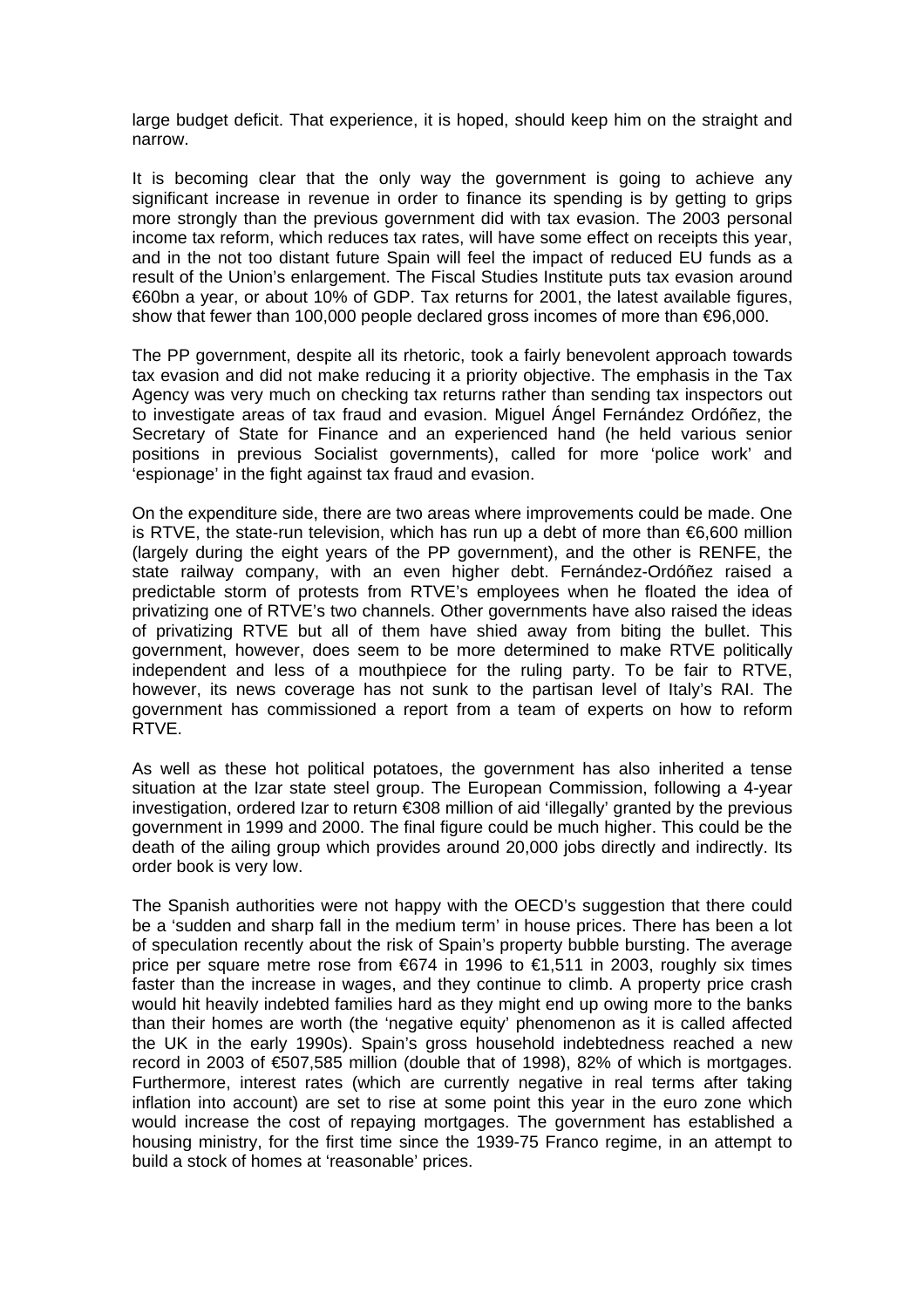The OECD also urged the government to carry out further reforms to its still rigid labour market. These, it said, 'should aim at increasing wage flexibility, which would also boost productivity performance'. Spain's ailing productivity is one of the weak points of the economy and a focus of the new government's economic policy. This problem, more acute now that the EU has expanded to the East and low cost countries, is highlighted by the latest IMD World Competitiveness Report. Spain declined from  $27<sup>th</sup>$ position in 2003 to 31<sup>st</sup> this year (see Figure 3). The country's weakest factors included the unemployment rate, the number of days needed to start a business, employee training and technological cooperation between companies. The World Bank recently estimated that it took 115 days to set up a company in Spain with employees compared to two in Austria and 45 in Germany (see Figure 4).

The IMD report also covers Catalonia (the other non-countries included are Ile-de-France, Lombardy, Maharashtra, Rhone-Alps, São Paulo and Zhejiang). Catalonia, one of the motors of the Spanish economy, was ranked higher than Spain in  $27<sup>th</sup>$  position. The IMD said that Spain was one of the countries that was most likely to be affected by the competition from the new EU members.

#### **Figure 3. Decline of Competitiveness in Spain\***

|                            | 2000 | 2001 | 2002 | 2003 | 2004 |
|----------------------------|------|------|------|------|------|
| Economic performance       | 30   | 30   | 19   | 24   | 22   |
| Government efficiency      | 19   | 20   | 22   | 24   | 22   |
| <b>Business efficiency</b> | 32   | 26   | 29   | 31   | 38   |
| Infrastructure             | 25   | 23   | 25   | 28   | 31   |
| <b>Overall ranking</b>     | 25   | 24   | 23   | 27   | 31   |

(1) Ranking out of 60 countries in 2004, 59 in 2003, 49 in 2002, 49 in 2001 and 47 in 2000. Source: IMD Competitiveness Yearbook 2004.

### **Figure 4. Number of days to set up a company with employees**

|                     | <b>Number of Days</b> |
|---------------------|-----------------------|
| Austria             | 2                     |
| US                  | 4                     |
| Ireland             | 12                    |
| UK                  | 18                    |
| Italy               | 23                    |
| Japan               | 31                    |
| Germany             | 45                    |
| France              | 53                    |
| Spain               | 115                   |
| Source: World Bank. |                       |

The loss of competitiveness is preventing Spanish exports from continuing to gain market share. Between 1993 and 1997, according to a Bank of Spain study released in May, the average annual real growth of Spanish exports was 13%, compared with 5.7% between 1997 and 2003. As a result, Spain's market share of world exports rose by 0.4 points (by 0.9 points in the EU) to around 2% and in the following six years it stood still.

On the brighter side, Spain's vital tourism industry, which generates 12% of Spain's GDP and supports more than 1.5 million jobs, has bounced back from the March bomb attacks. A study by Exceltur, a lobby group of 29 of Spain's main tourist groups and companies, showed the industry growing by between 3% and 4% in the first quarter. But for the attacks tourism would have been 'extraordinarily good'. The main damage to the industry was in Madrid. The report said it was 'business as usual' by April 8, just under a month after the attacks.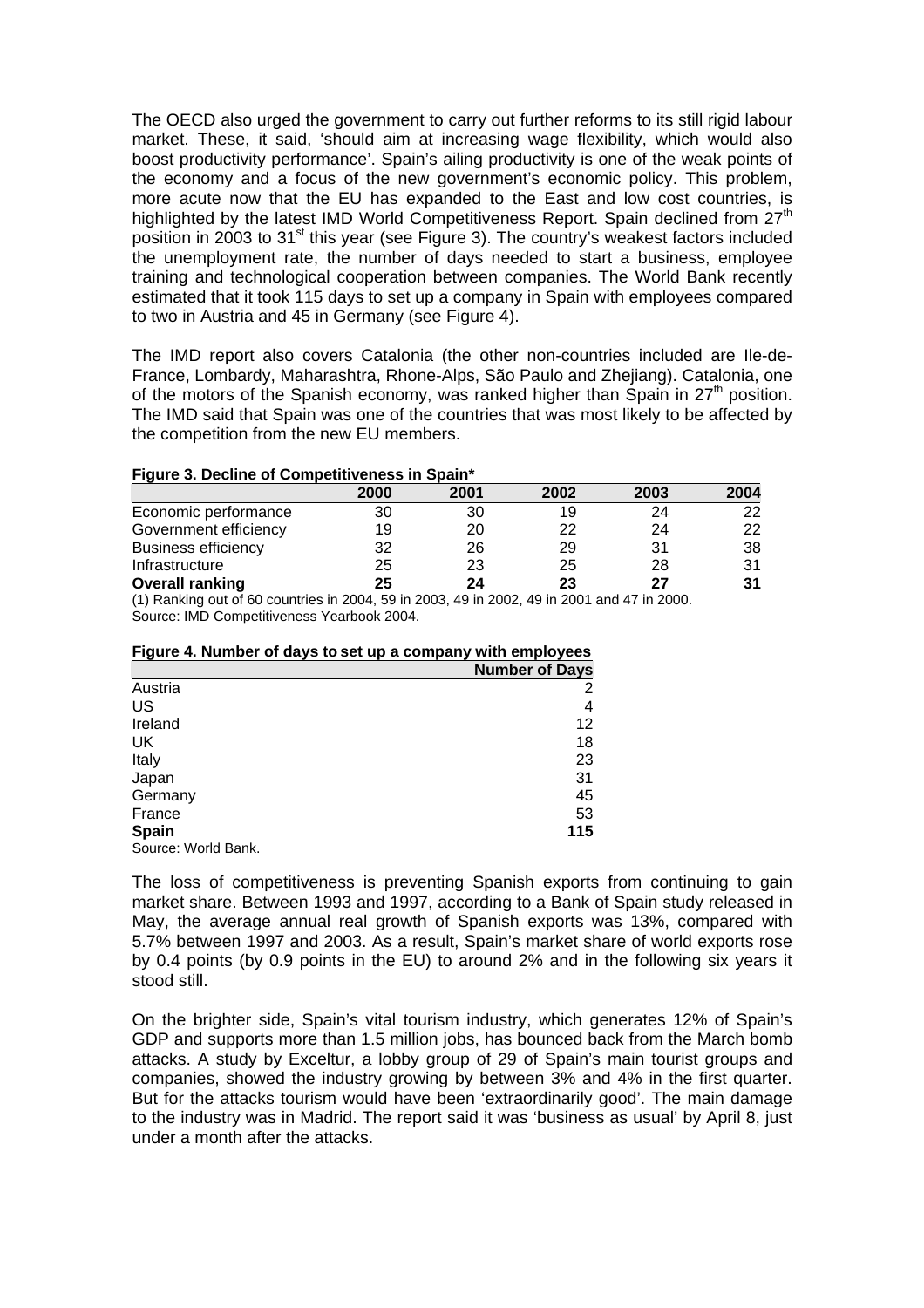Telefónica, Spain's telecoms group, continued its acquisition of wireless operations in Latin America, with a US\$1 billion agreed bid for Chile's second-largest mobile phone operator. This purchase followed its agreement with BellSouth in March to buy 10 of its operators in Latin America, including one in Chile. Telefónica is now the dominant mobile phone operator in Chile, Argentina, Brazil, Venezuela, Panama and Nicaragua.

BBVA, Spain's second largest bank, acquired Valley Bank of California for US\$16.7 million. The purchase fits in with BBVA's strategy from Mexico, where it owns Bancomer, the country's second largest bank, of seeking greater business from Hispanics, particularly remittances.

#### *Seeking to Control Islamic Radicals*

The government has taken up the idea of the Association of Moroccan Immigrant Workers (ATIME) for a system similar to France's to supervise mosques and imams in order to try to ensure they are in moderate hands (see *Inside Spain*, Newsletter 2, May 4, 2004). Spain has an estimated 600,000 Muslims and more than 400 mosques or Muslim religious centres, some of them little more than converted garages or storefronts.

José Antonio Alonso, the Interior Minister, said ways were being studied to tighten the laws to control Islamic radicals. 'We need to have a legal situation in which we can control the imams in small mosques', he said. 'That is where the Islamic fundamentalism which leads to certain actions is disseminated'. Miguel Angel Moratinos, the foreign minister, said mosques had sprung up in Spain in a completely uncontrolled fashion. One idea is to establish a register which would clearly state who is responsible for leading worship. It would be very difficult, however, to censor the content of sermons, not least because they tend to be improvised and in Arabic, and the authorities do not know where many of the mosques are located other than those that are conspicuous by their minarets.

The government's proposals were criticised by some but not all Islamic groups in Spain. Carlos Amigo, the Roman Catholic cardinal of Seville, said the plan reminded him of the Franco regime's censorship of sermons in churches.

Meanwhile, in a move of political correctness, the cathedral of Santiago de Compostela in Galicia announced it would remove a statue of Spain's patron saint, St. James the Moor Slayer, because it could be construed insulting to Muslims. The statue depicts the heads of decapitated Moors at the saint's feet. The saint is a symbol of the fight between Christianity and Islam and the reconquest of Spain from eight centuries of Moorish rule before 1492.

There is already a mechanism in place to exercise some control on the Muslim community, but it was never properly developed. The Socialist government in 1992 created an Islamic Council, the maximum body for relations between the state and Muslims. At that time the number of Muslims in Spain was very small. Since then there has been a more than fivefold surge in immigrants to 2.7 million in 2003 (6% of the total population), a large proportion of whom are Moroccans (see Figure 5).